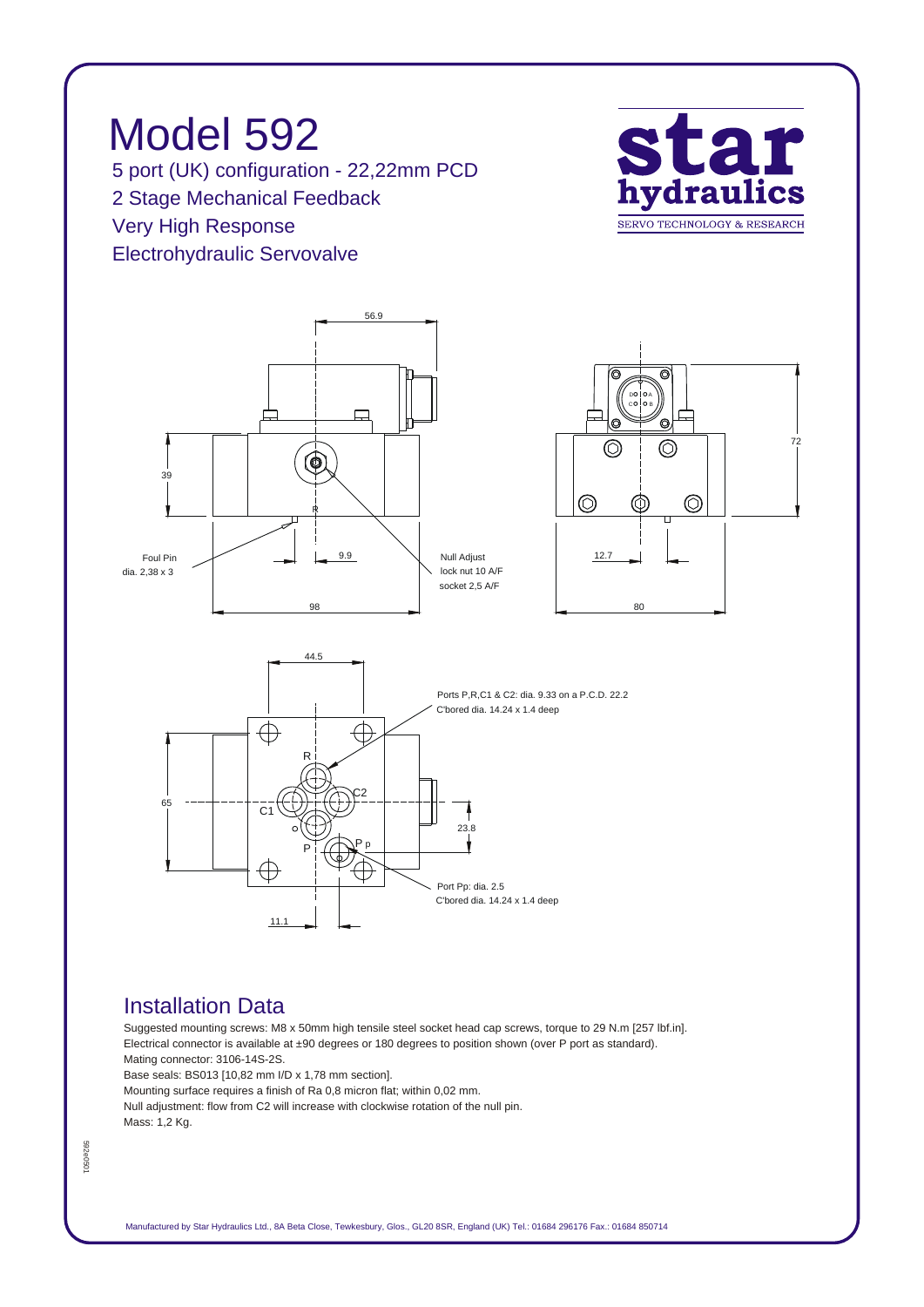## *Technical Specification*

| Threshold                                                                 | < 0.5% without dither                                                     |
|---------------------------------------------------------------------------|---------------------------------------------------------------------------|
| <b>Hysteresis</b>                                                         | < 3,0% without dither                                                     |
| Null bias                                                                 | $< 2.0\%$                                                                 |
| Null shift with<br>40°C temperature change<br>80% to 110% pressure change | $< 2.0\%$<br>$< 2.0\%$                                                    |
|                                                                           |                                                                           |
| Pressure gain                                                             | >30% supply pressure for 1% rated input signal,<br>can be as high as 100% |
| Supply pressure                                                           |                                                                           |
| minimum recommended                                                       | 15 bar                                                                    |
| maximum continuous                                                        | 210 bar (standard)                                                        |
|                                                                           | 315 bar (consult factory)                                                 |
| Proof pressure                                                            |                                                                           |
| at pressure port                                                          | 150% max supply pressure<br>100% max supply pressure                      |
| at return port                                                            |                                                                           |
| Burst pressure return port open                                           | 250% max supply pressure                                                  |
| External leakage                                                          | zero                                                                      |
| Operating temperature range                                               | -20 $^{\circ}$ C to +130 $^{\circ}$ C                                     |
| Fluid                                                                     | Petroleum based mineral oil<br>10 to 110 cSt at 38°C                      |
| Seal material                                                             | Fluorocarbon<br>other materials on request                                |
| Supply filtration recommended                                             | 15 micron absolute or better (Beta 15 > 75)                               |



*The nominal rated flow of a servovalve is the load flow under conditions of 100% electrical input and 70 bar total valve pressure drop. The load flow pressure characteristic closely approximates the theoretical square-root relationship of a sharp edged orifice (figure 1).*

*The flow tolerance for standard servovalves is ±10% of the nominal rated flow at ±100% input signal. Flow gain at null is determined by the relationship of the spool and bushing metering edges and may vary with standard production toleran ces, flow gain in the region of ±5% rated current from null may range from 50% to 200% of the nominal flow gain (figure 2).*

*The null leakage comprises of both pilot stage flow (tare leakage) and the second stage null leakage (table 1).*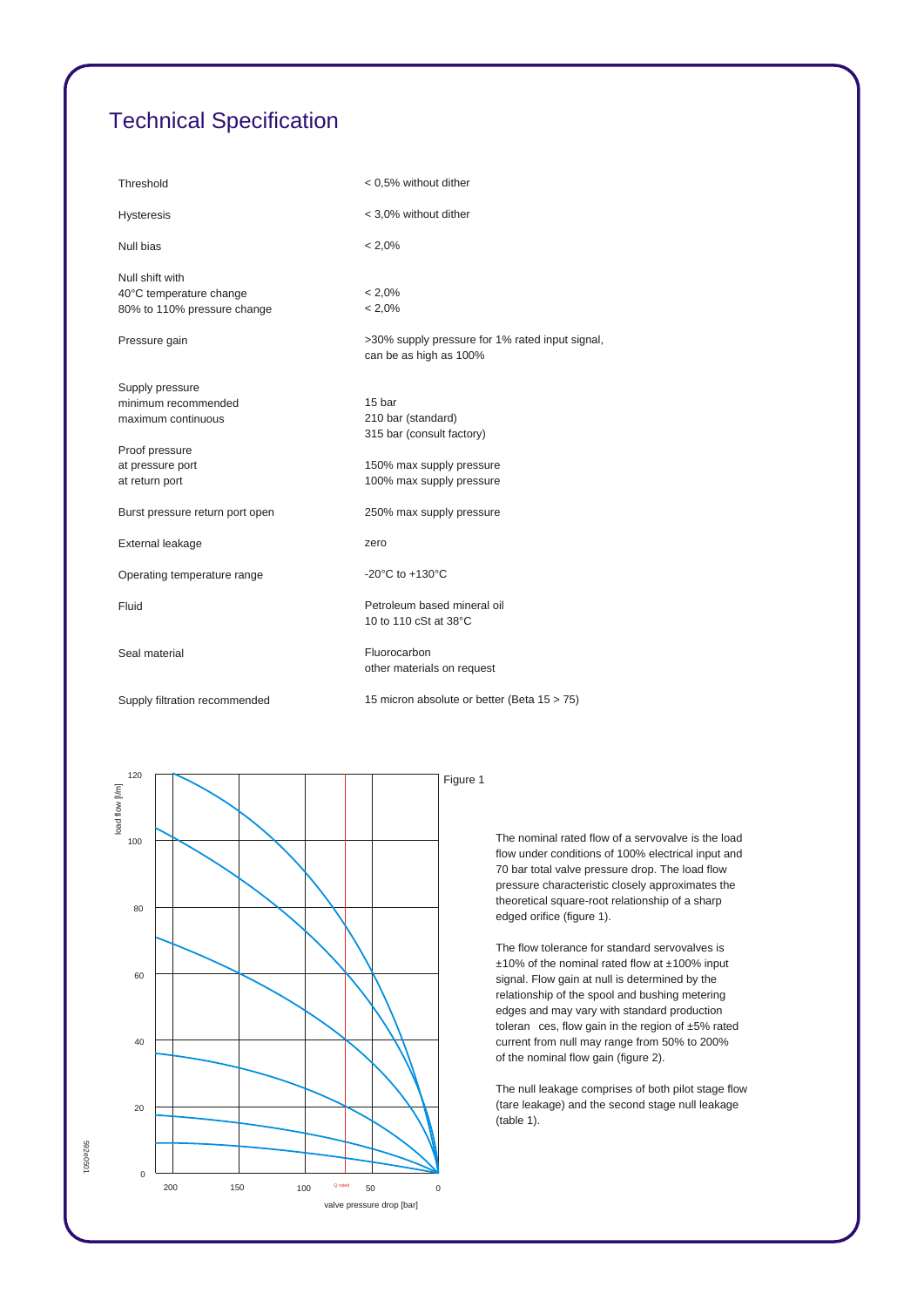

| Nominal flow ratings<br>at 70 bar differential<br>[1/min] | Null leakage<br>140 bar supply<br>[1/min] |  |
|-----------------------------------------------------------|-------------------------------------------|--|
| 4                                                         | 1,0                                       |  |
| 10                                                        | 1,2                                       |  |
| 20                                                        | 1,6                                       |  |
| 40                                                        | 1,6                                       |  |
| 60                                                        | 1,6                                       |  |

## *Electrical Characteristics*

| Coil Specification                                  |                                 |                          | Series                           |                          | Parallel                         |  |
|-----------------------------------------------------|---------------------------------|--------------------------|----------------------------------|--------------------------|----------------------------------|--|
| <b>Differential</b><br><b>Rated Current</b><br>[mA] | Resistance<br>per coil<br>[ohm] | Rated<br>Current<br>[mA] | Effective<br>Resistance<br>[ohm] | Rated<br>Current<br>[mA] | Effective<br>Resistance<br>[ohm] |  |
| 10                                                  | 1000                            | 5                        | 2000                             | 10                       | 500                              |  |
| 15                                                  | 200                             | 7,5                      | 400                              | 15                       | 100                              |  |
| 20                                                  | 1200                            | 10                       | 2400                             | 20                       | 600                              |  |
| 30                                                  | 300                             | 15                       | 600                              | 30                       | 150                              |  |
| 30                                                  | 800                             | 15                       | 1600                             | 30                       | 400                              |  |
| 40                                                  | 80                              | 20                       | 160                              | 40                       | 40                               |  |
| 60                                                  | 40                              | 30                       | 80                               | 60                       | 20                               |  |
| 80                                                  | 22                              | 40                       | 44                               | 80                       | 11                               |  |
| 100                                                 | 27                              | 50                       | 54                               | 100                      | 13,5                             |  |
| 200                                                 | 22                              | 100                      | 44                               | 200                      | 11                               |  |
| 400                                                 | 22                              | 200                      | 44                               | 400                      | 11                               |  |

*Coil ratings are specified in terms of the differential rated current [mA] and the resistance per coil [ohm]*

 $\forall$ 

*External connections for standard polarity (flow out of C2) are:- Parallel coil configuration: link A to C & B to D : A & C +ve, B & D -ve Series coil configuration: B & C linked : A +ve, D -ve* Single coil configuration: A +ve, B -ve or C +ve, D -ve **Figure 3** Figure 3